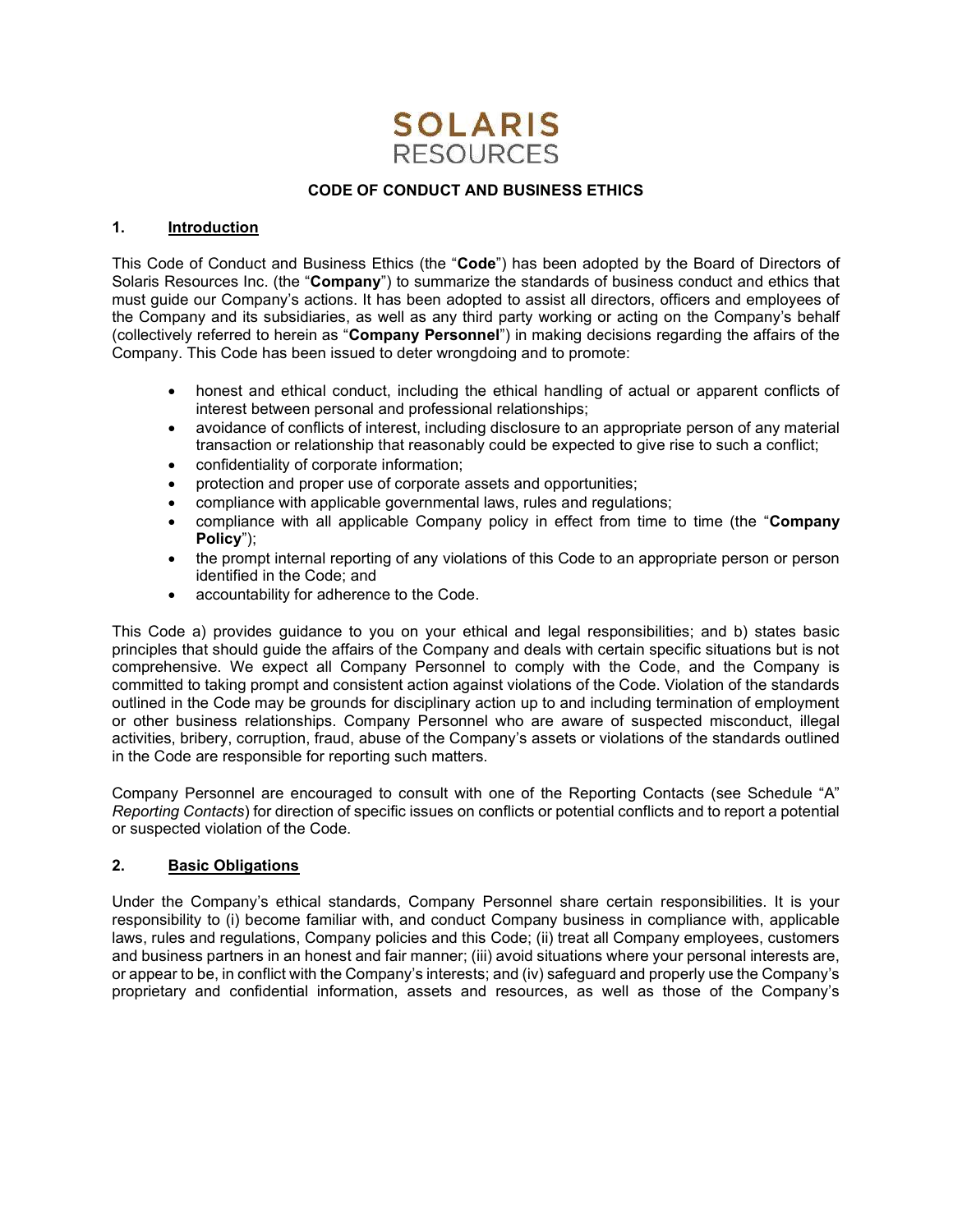customers and business partners. The Company and all Company Personnel shall comply with the following obligations:

# A. Basic Principles

Conduct the Company's business and affairs honestly and with integrity, using high ethical standards.

# B. Accurate Financial Recording

Maintain records, including but not limited to accounting records such as expenditures, expense reports, invoices, vouchers, gifts, business entertainment and any other business record, that accurately and reliably reflect the Company's operations. The Company's consolidated financial statements shall be prepared in accordance with International Financial Reporting Standards (IFRS) and applicable securities laws. The statements shall be prepared using the highest standards of integrity.

# C. Compliance with Laws and Company Policy

Comply fully with the laws of each jurisdiction in which the Company does business, including those applicable to the Company's securities and trading in such securities, as well as the requirements of any exchange on which the Company's securities may be listed and avoid any situation that could be perceived as improper, unethical or indicate a casual attitude towards compliance with the law. Company Personnel shall not commit or condone an illegal act or instruct other Company Personnel to act illegally on the Company's behalf. Company personnel must also adhere at all time to Company Policy.

## D. Obligations to Shareholders

Conduct the Company's affairs with a view to the best interests of the Company as a whole and to enhance shareholder value.

## E. Use of Company Property

Use Company property and assets, and their position, only for legitimate business purposes of the Company, and not for personal gain or the personal benefit of any person nor for the benefit of the Company if the use of the property and assets would violate the Company's policies or this Code. Company property and assets include, but are not limited to, confidential information about the Company's business, ideas, plans and strategies. The Company's internet, e-mail, and voicemail services should be used only for businessrelated activities, and may be monitored by the Company, subject to applicable laws, at any time without notice to ensure compliance with this Code. Telecommunications facilities such as telephone, cellular phones, facsimile, internet and e-mail are Company property. Use of these facilities imposes certain responsibilities and obligations on all Company Personnel. Usage must be ethical and honest with a view to preservation of and due respect for the Company's intellectual property, security systems, personal privacy, and freedom of others from intimidation, harassment, or unwanted annoyance.

Company Personnel must account for the use of assets and property belonging to the Company and are prohibited from the personal use of such assets or property, as well as

l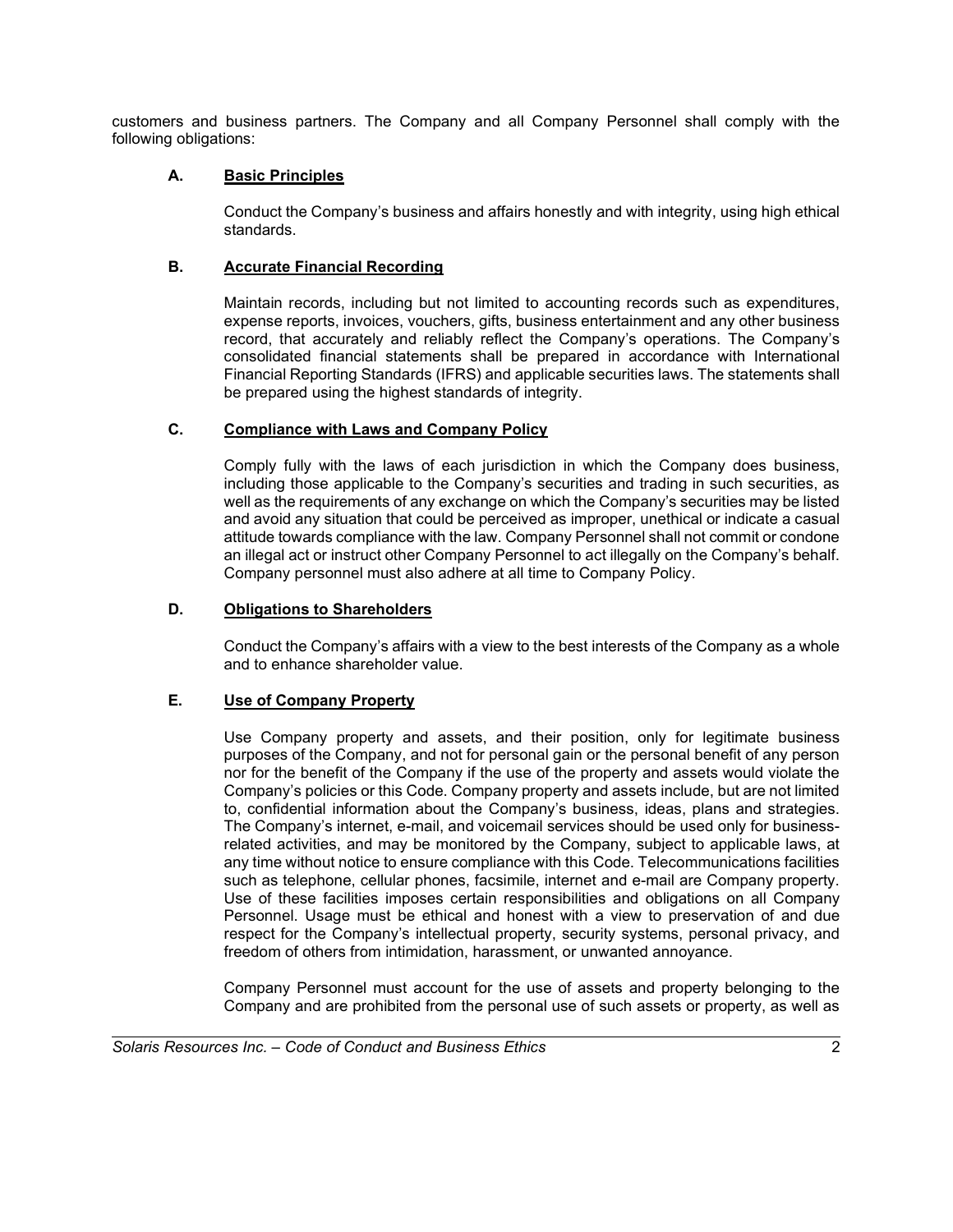the questionable or unethical disposition of Company assets or property, including, but not limited to, any use which would violate the Anti-Bribery and Anti-Corruption Policy. All Company Personnel should protect the Company's assets and ensure their efficient use.

# F. Respect and Tolerance

Adhere to all national, provincial or other local employment laws. In addition to any other requirements of applicable laws in a particular jurisdiction, Company Policy prohibits discrimination, intimidation or harassment in any aspect of employment based on race, colour, age, gender, sexual orientation, marital status, physical or mental disability, national or ethnic origin or religious beliefs within the meaning of applicable laws. Company Personnel are entitled to work in an environment which is respectful of their dignity, rights, needs and individual differences. The Company's employment decisions will be based on reasons related to our business, such as job performance, individual skills and talents, and other business-related factors.

## G. Environmental Standards

Conduct the Company's exploration, development and mining operations using environmental best practices in the jurisdictions in which the Company operates with a goal to protecting human health, minimizing impact on the ecosystem and returning exploration and mining sites to a high environmental standard.

### H. Health and Safety

Comply with all applicable laws and regulations relating to safety and health in the workplace in all jurisdictions in which it operates. Company Personnel are expected to promote a positive working environment for all. Company Personnel are expected to consult and comply with all Company rules regarding workplace conduct and safety and are expected to immediately report to a supervisor any unsafe or hazardous conditions or materials, injuries, and accidents connected with our business and any activity that compromises Company security. Company Personnel must not work under the influence of any substances that would impair the safety of others. All threats or acts of physical violence or intimidation are prohibited. The Company is committed to making the work environment safe, secure and healthy for all Company Personnel.

## I. Contribution to Local Communities

Conduct the Company's operations with a view to respecting and enhancing the economic and social situations of the communities in which the Company operates.

#### J. Dealing with Public Officials

l

Comply with the Company's Anti-Bribery and Anti-Corruption Policy. Company Personnel are strictly prohibited from offering, making or promising to make, directly or indirectly, any payment of money or providing anything from a broad range of benefits, including tangible and intangible benefits, which can include, but is not limited to, monetary items, hospitality, for example a gift or meal, and career opportunities ("Anything of Value") to any Public Official (as defined below) for the purposes of inducing or influencing such person to act in any way to assist the Company in obtaining, facilitating, or retaining business, or securing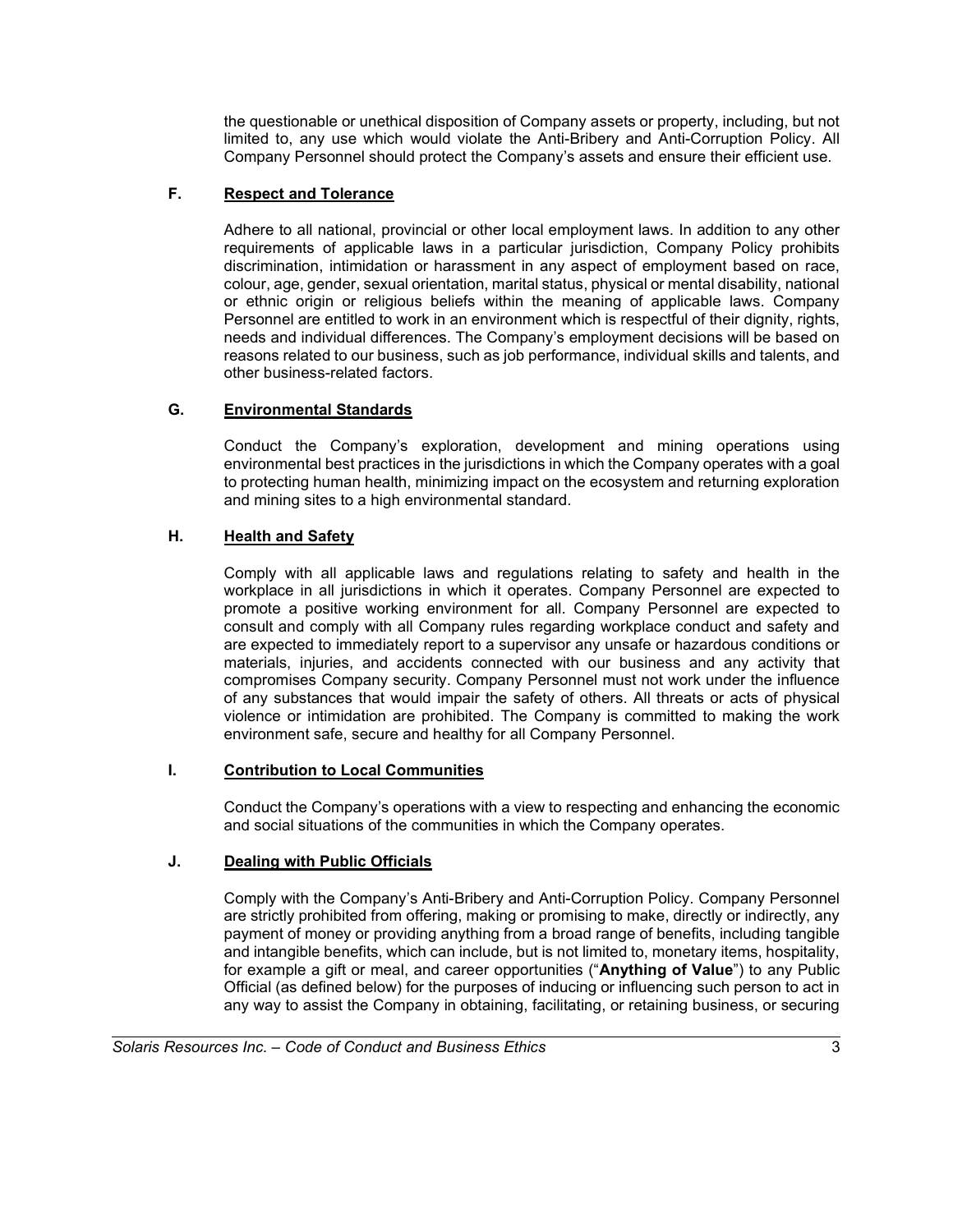any business advantage. Further, the Company prohibits, among other things, any payment to any charitable or political organization unless authorized by the Board or a Committee of the Board.

"Public Official" should also be interpreted broadly, and include any:

- official or employee of a government or of a department, organisation or agency of a government (or any department, organisation or agency thereof), including but not limited to, licensing and permitting bodies governing the mining industry;
- **EXECT** employee of any company owned or controlled by a government;
- official who holds a legislative or judicial position;
- official of a public international organisation;
- **•** political party or official of a political party;
- candidate for political office; or
- other person or firm acting in an official capacity, including for, or on behalf of, a government or government official, a department or agency of a government, a company owned or controlled by a government or government official, a legislator, a judicial officer, a public international organization, or any political party.

### K. Dealing with Third Parties

Comply with all applicable Company Policy, including the Company's Anti-Bribery and Anti-Corruption Policy. Company Personnel are prohibited from doing indirectly what the Company Policy prohibits Company Personnel from doing directly. Bribery and corruption conducted through third parties is strictly prohibited. If third parties are engaged to act on the Company's behalf, appropriate risk-based due diligence must be conducted and the conduct of the third parties must be appropriately monitored.

#### L. Benefits Given or Received

Comply with the Company's Anti-Bribery and Anti-Corruption Policy, including but not limited to adherence to the strict prohibition on any offer, payment or promise to receive or deliver Anything of Value to any person or company in exchange for obtaining favourable treatment.

#### M. Other Entities to be Ethical

Use reasonable efforts to ensure that the companies and individuals with which the Company does material business also observe high ethical standards.

In addition to the obligations listed above, Company personnel are also expected to comply with the following guidelines:

## 3. Reporting Concerns

l

If you should learn of a potential or suspected violation of the Code, you have an obligation to promptly report the violation. You may do so by reporting the situation, orally or in writing and, if preferred,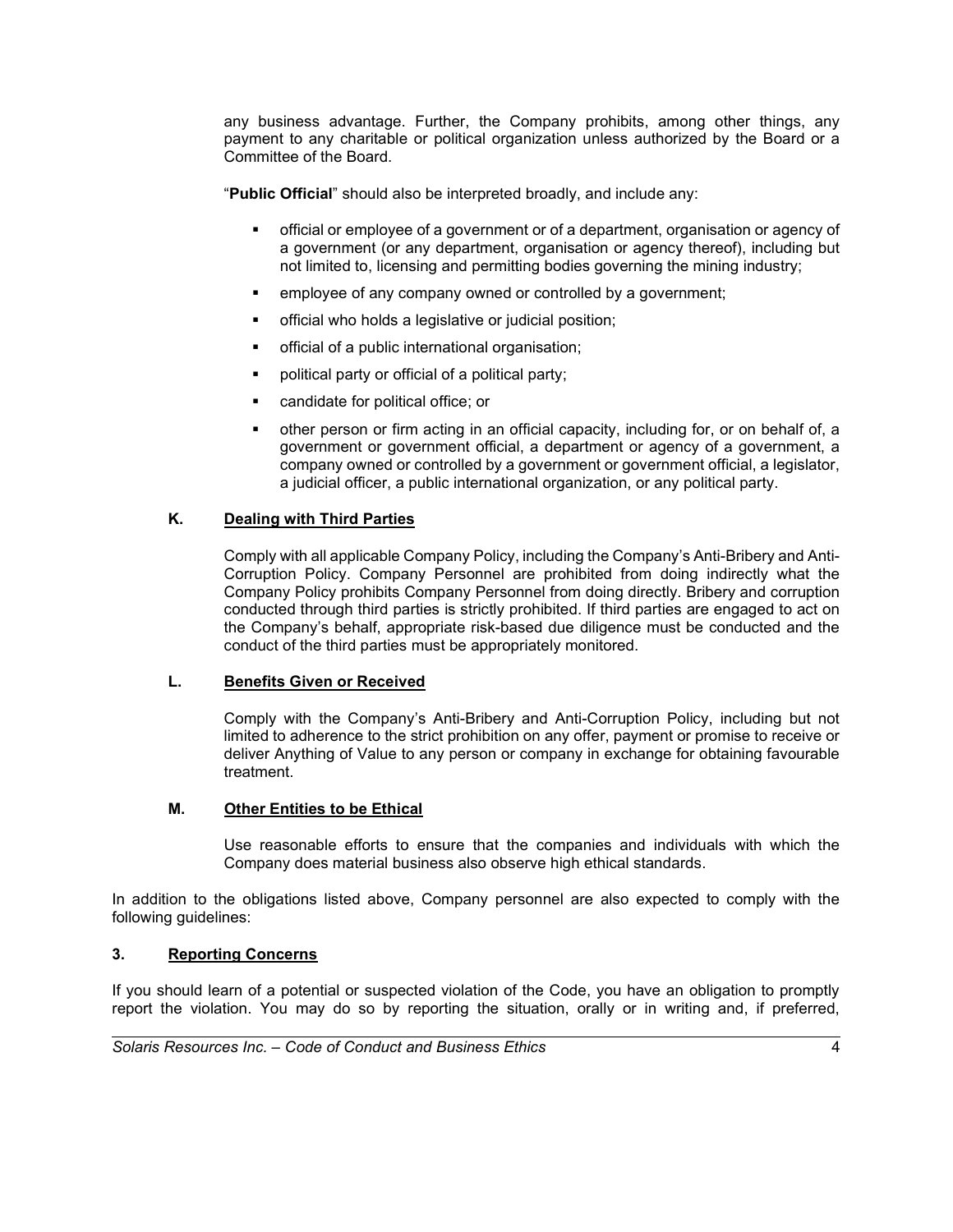anonymously, to the entities listed in Schedule "A" Reporting Contacts. The Company also has a Whistleblower Policy and Procedures for Complaints Regarding Accounting, Internal Accounting Controls or Auditing Matters (the "Whistleblower Policy"). Company Personnel must become familiar with the Whistleblower Policy and adhere to the procedures as set out in the Whistleblower Policy.

All reports of violations will be kept confidential except if otherwise required by law. Company Personnel who are in breach of the Code may be subject to disciplinary action including, but not limited to, termination of employment or other business relationships. Individuals should be aware that in addition to any disciplinary action taken by the Company, violations of this Code may require restitution and may lead to civil or criminal action against individual employees, directors and officers and any other third party involved.

# 4. Policy Against Retaliation

Retaliation or taking adverse action, or threatening to do so, in any form against any individual who reports a violation of this Code, of Company policies or of law, in good faith, or who assists in the investigation of a reported violation, is itself a serious violation of this Code and is strictly prohibited.

Any individual who has been found to have engaged in retaliation, or who has been found to have threatened to engage in retaliation against Company Personnel for raising, in good faith, a Code, Company Policy or legal compliance concern or for participating in the investigation of such a concern will be disciplined appropriately, up to and including termination of employment or other business relationships. If any individual believes that he or she has been subjected to such retaliation, or threat thereof, that person is encouraged to report the situation, as soon as possible, to one of the Reporting Contacts detailed in Schedule "A".

# 5. Diversity

l

The Company recognizes the benefits arising from employee and Board diversity, including a broader pool of high-quality employees, improving employee retention, accessing different perspectives and ideas and benefiting from all available talent. We respect and value the perspectives, experiences, cultures and essential differences our employees possess. We understand that achievement and fulfillment of individuals' career potential are only made possible by the development and advancement opportunities, training and mentoring provided to all of our personnel, throughout our organization. We recruit, retain, reward and develop our people based upon their abilities and contributions. Management provides the leadership framework and direction and it is the responsibility of everyone at the Company to sustain a culture that promotes and supports principles of diversity and inclusivity.

The Company will endeavor to increase diversity throughout the Company Personnel and does not support the adoption of fixed percentages or quotas for any selection criteria to support this policy. Directors, executives and employees will be recruited and/or promoted based upon their respective abilities and contributions.

### 6. Conflicts of Interest and Corporate Opportunity (Ownership of Equity in a Competitor Company)

Company Personnel should not engage in any activity, practice or act which conflicts with the best interests of the Company. A conflict of interest occurs when Company Personnel places or finds themselves in a position where private interests conflict with the best interests of the Company or have an adverse effect on the individual's motivation or the proper performance of their job. Examples of such conflicts include, but are not limited to: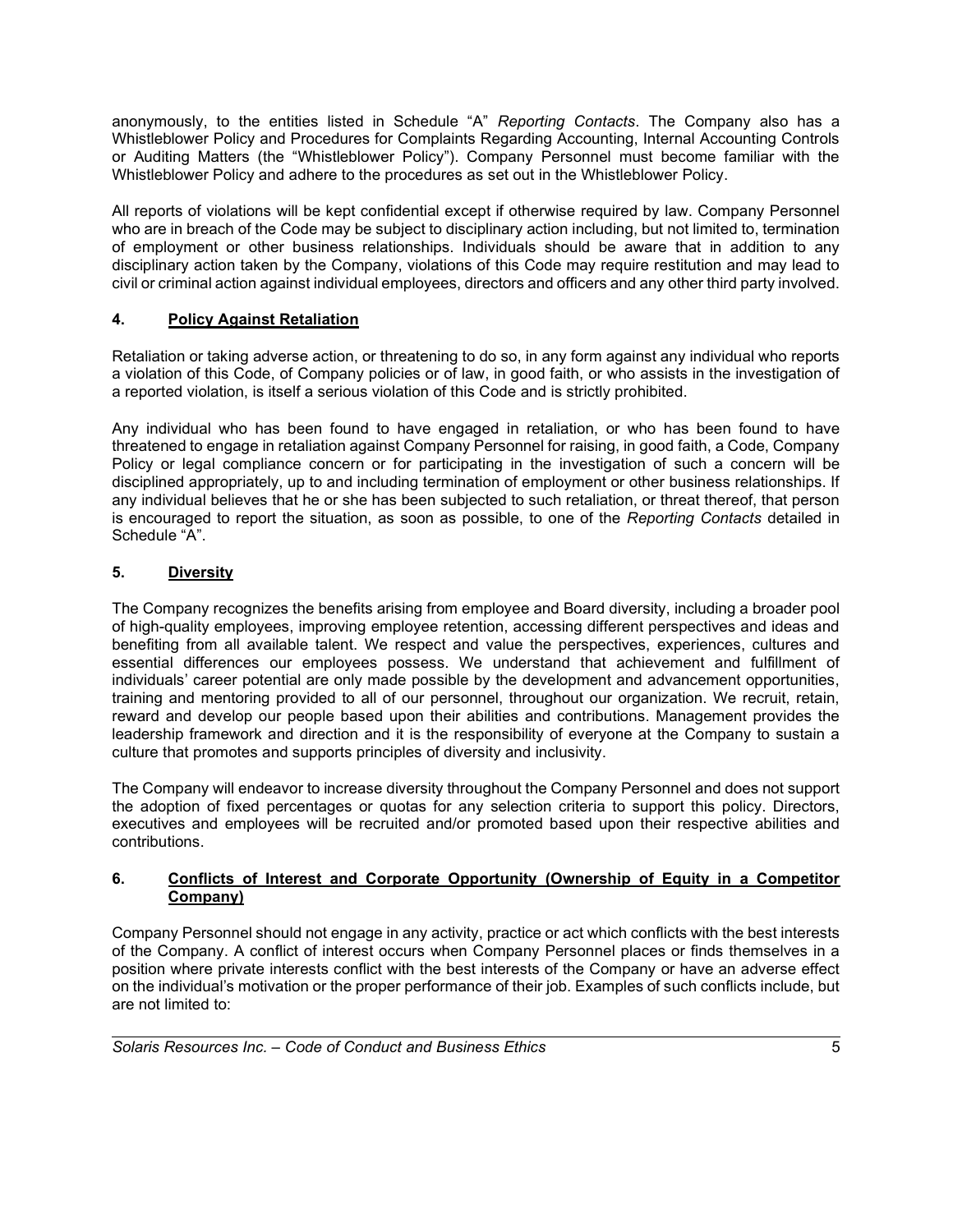- accepting outside employment with, or accepting personal payments from, any organization which does business with the Company or is a competitor of the Company;
- accepting or giving gifts of more than modest value to or from vendors or clients of the Company;
- competing with the Company for the purchase or sale of property, services or other interests or taking personal advantage of an opportunity in which the Company has an interest;
- supplying products or services to the Company (other than professional services such as legal, accounting, geological or financial advisory services);
- seeking or accepting personal loans or services from any entity with which the Company does business, except from financial institutions or service providers offering similar loans or services to third parties under similar terms in the ordinary course of their respective businesses;
- accepting any personal loan or guarantee of obligations from the Company except to the extent such arrangements are legally permissible;
- having immediate family members who have a financial interest in a firm which does business with the Company; and
- having an interest in a transaction involving the Company or a customer, business partner or supplier (not including routine investments in publicly traded companies).

Company Personnel must not place themselves, or remain, in a position in which their private interests conflict with the best interests of the Company.

If the Company determines that an employee's outside work interferes with performance or the ability to meet the requirements of the Company, as they are modified from time to time, the employee may be asked to terminate the outside employment if he or she wishes to remain employed by the Company. To protect the interests of both the employees and the Company, any such outside work or other activity that involves potential or apparent conflict of interest may be undertaken only after disclosure to the Company by the employee and review and approval by management.

If a member of a director's, officer's, employee's or consultant's immediate family holds a greater than 5% equity interest in, is a director, officer or employee of or has a significant financial stake in a competitor to the Company, this will be considered a conflict situation that will be required to be disclosed. Where a conflict or potential conflict arises in the situation of a director or officer, such individual shall comply with applicable corporate laws with respect to such conflict.

## 7. Confidentiality Concerning Company Affairs

It is the Company's policy that business affairs of the Company are confidential and should not be discussed with anyone outside the organization except for information that has already been made available to the public.

## 8. Competition and Fair Dealing

l

We seek competitive advantages through superior performance, not through unethical or illegal business practices. Information about other companies and organizations, including competitors, must be gathered using appropriate methods. Illegal practices such as trespassing, burglary, misrepresentation, wiretapping and stealing are prohibited. Possessing trade secrets that were obtained without the owner's consent, or inducing such disclosures by customers or past or present employees of other companies is prohibited. Company Personnel should endeavour to respect the rights of, and deal fairly with, our customers,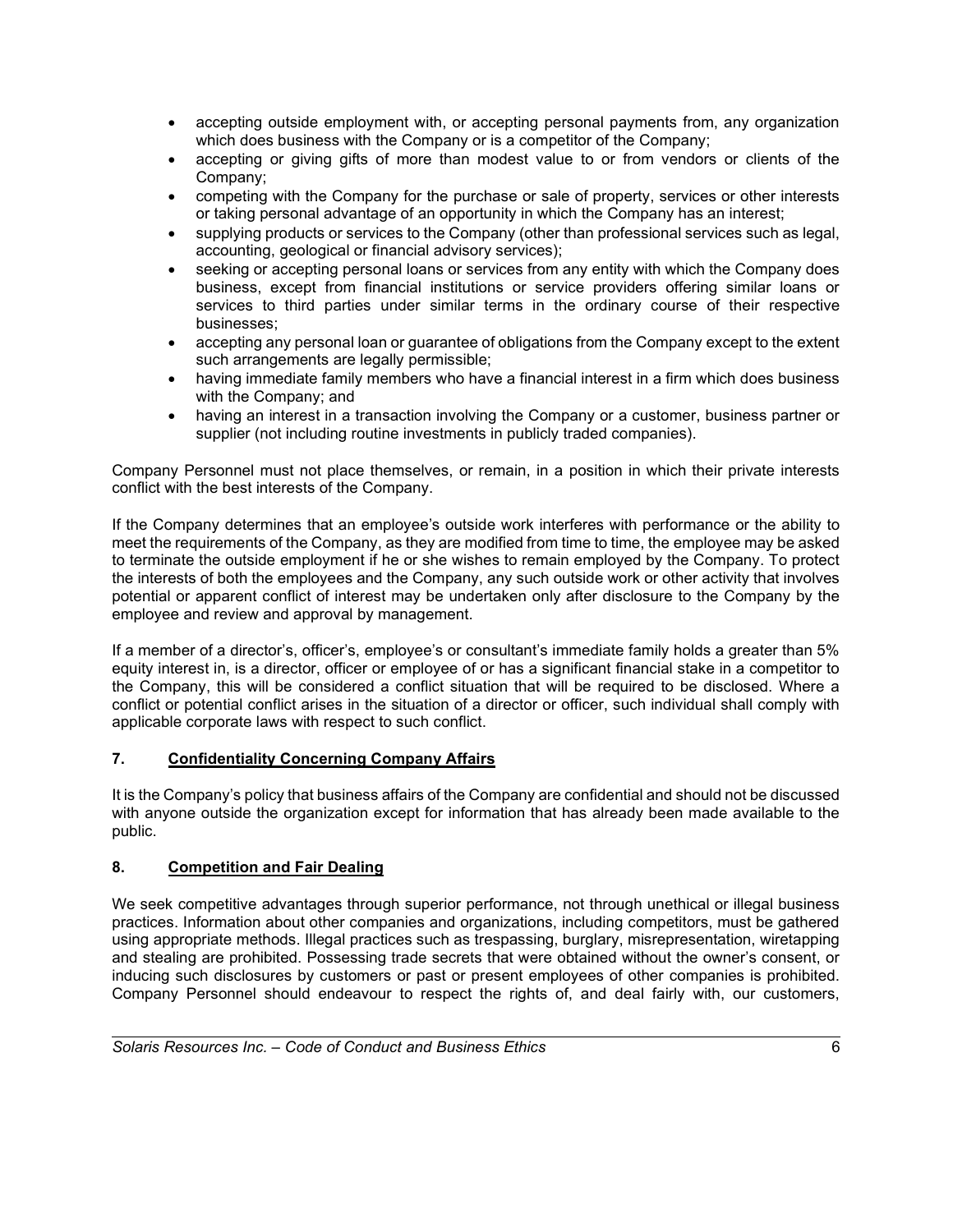suppliers, competitors and employees and shall not take unfair advantage of anyone through manipulation, concealment, abuse of privileged information, misrepresentation of material facts or any other unfair business practice.

# 9. Disclosure

The Company is committed to providing timely, consistent and credible dissemination of information, consistent with disclosure requirements under applicable securities regulatory requirements and requires adherence to its Corporate Disclosure Policy.

# 10. Accuracy of Company Records

Canadian public companies are required to comply with International Financial Reporting Standards (IFRS). Accordingly, you are responsible for ensuring the accuracy of all books and records within your control and complying with all Company policies and internal controls. All Company information must be reported accurately, whether in internal personnel, safety or other records or in information we release to the public or file with government agencies.

# 11. Abusive or Harassing Conduct Prohibited

Company Policy prohibits abusive or harassing conduct by any Company Personnel toward others, such as unwelcome sexual advances, comments based on ethnicity, religion or race, or other non-business, personal comments or conduct that make others uncomfortable in their employment with us. We encourage and expect you to report harassment or other inappropriate conduct as soon as it occurs.

# 12. Privacy

The Company, and Company Personnel authorized by the Company, collect and maintain personal information that relates to your employment, including compensation, medical and benefit information. The Company follows procedures to protect information wherever it is stored or processed, and access to your personal information is restricted. Your personal information will only be released to outside parties in accordance with the Company's policies and applicable legal requirements. Company Personnel who have access to personal information must ensure that personal information is not disclosed in violation of Company Policy or practices.

# 13. Waivers and Amendments

Only the Board of Directors may waive application of or amend any provision of this Code not otherwise required by law. A request for such a waiver should be submitted in writing to the Board of Directors for its consideration. The Company will promptly disclose to investors all substantive amendments to the Code, as well as all waivers of the Code granted to directors or officers in accordance with applicable laws and regulations.

# 14. No Rights Created

l

This Code is a statement of the fundamental principles and key policies and procedures that govern the conduct of our business. It is not intended to, and does not in any way, constitute an employment contract or an assurance of continued employment or create any rights in any employee, director, officer, consultant, client, supplier, competitor, shareholder or any other person or entity.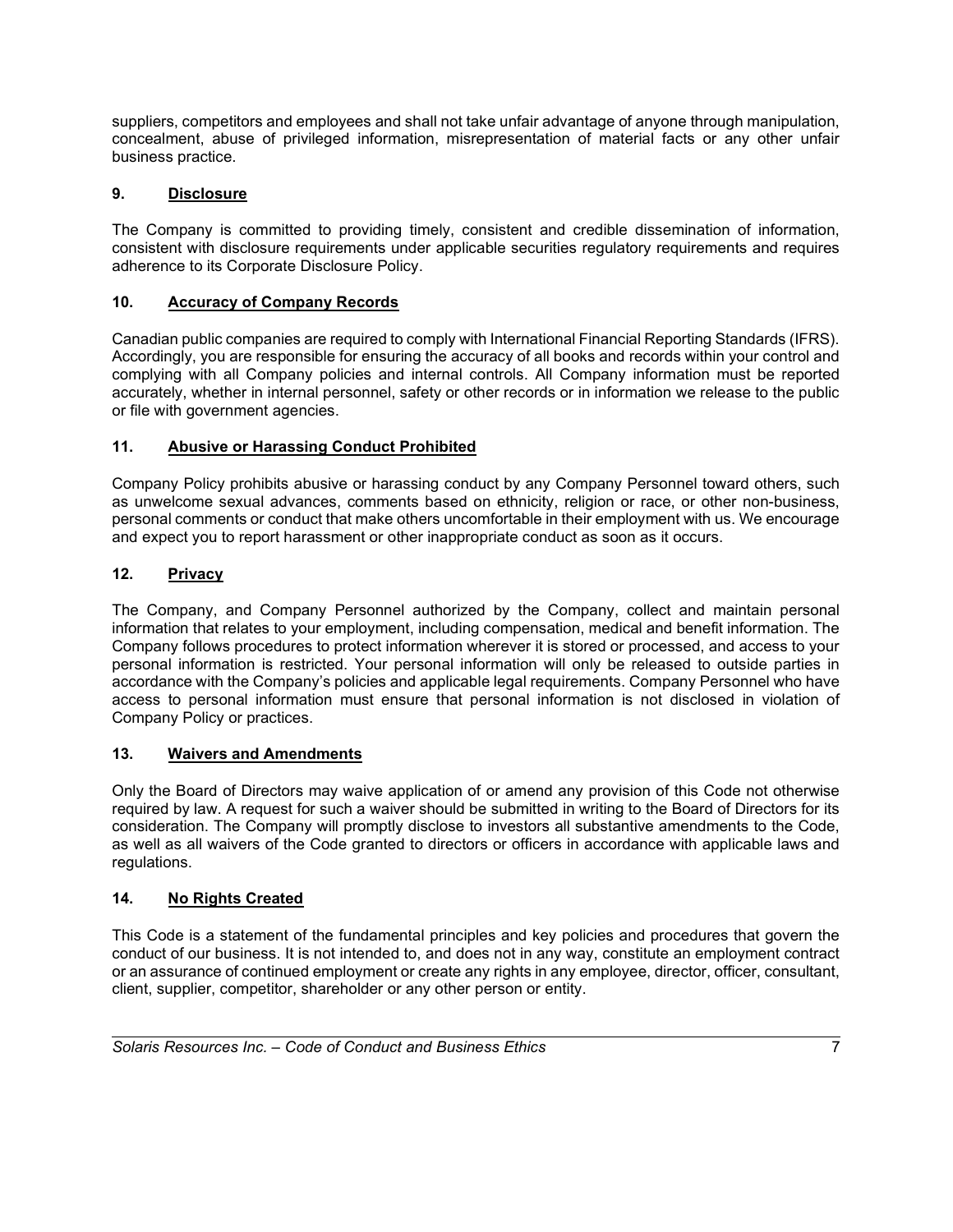# 15. Commitment

- To demonstrate our determination and commitment, the Company asks that each employee review the Code periodically and take the opportunity to discuss with management any circumstances that may have arisen which could be an actual or potential violation of these ethical standards of conduct.
- Directors and officers are required to acknowledge that they have read this Code annually.
- Employees are required to sign the Code when they are engaged or when the Code is amended in any material respect.

Approved by the Board of Directors of Solaris Resources Inc. on August 13, 2021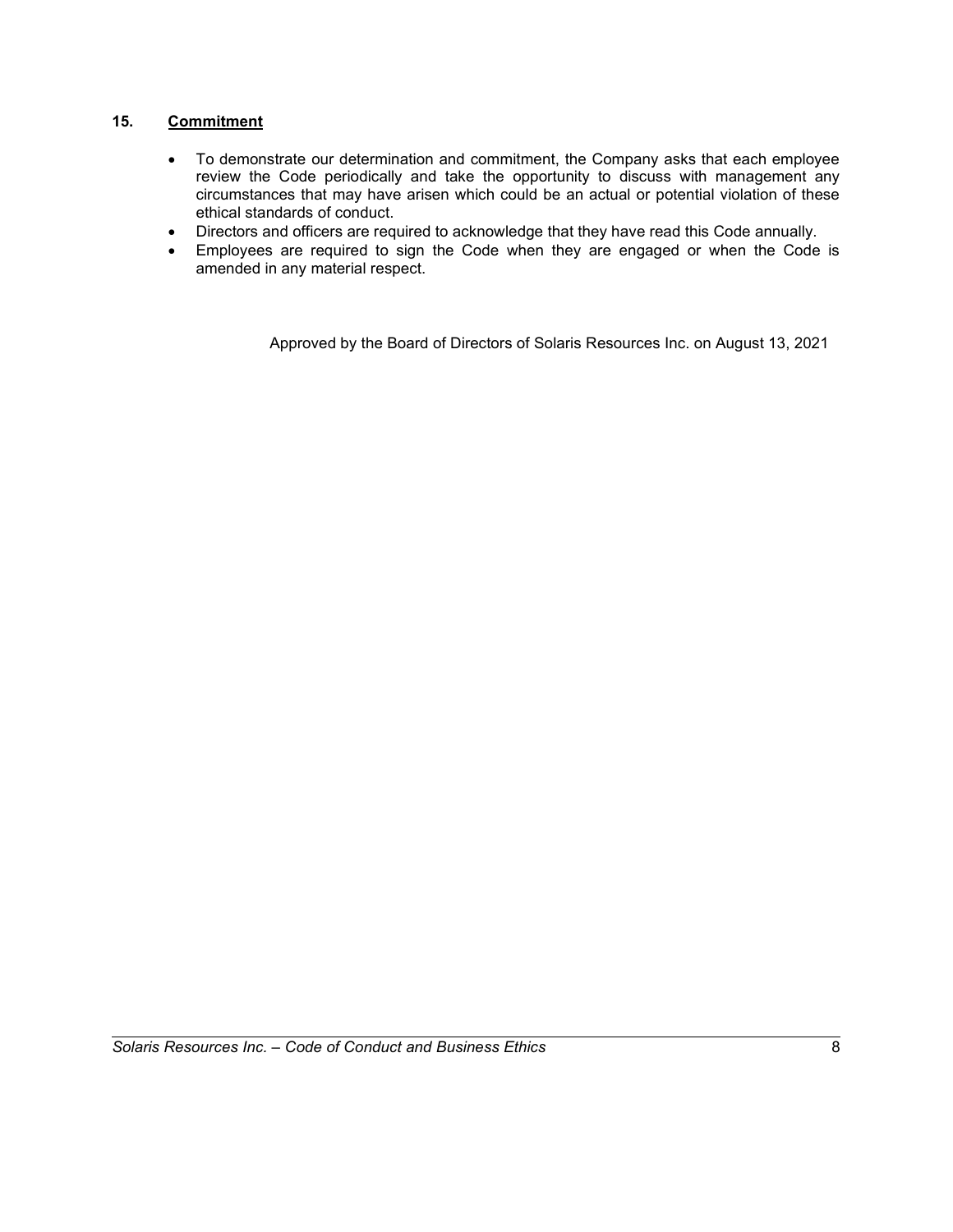## REPORTING CONTACTS

### Chairman of Audit Committee:

Ron Walsh #555 – 999 Canada Place Vancouver, BC V6C 3E1 Telephone: (604) 646-3435<br>Email: rwalsh@walshki rwalsh@walshking.com

Sunny Lowe Chief Financial Officer #555 – 999 Canada Place Vancouver, BC V6C 3E1<br>Telephone: Telephone: (416) 366-5678 ext. 211<br>E-mail: slowe@solarisresources slowe@solarisresources.com

### Additional Reporting Contact:

#### Our Canadian Counsel:

l

Bob Wooder Blake, Cassels & Graydon LLP Suite 2600, 595 Burrard Street Vancouver BC V7X 1L3 Direct: (604) 631-3330<br>
E-mail: bob.wooder@bl bob.wooder@blakes.com

Solaris Resources Inc. – Code of Conduct and Business Ethics